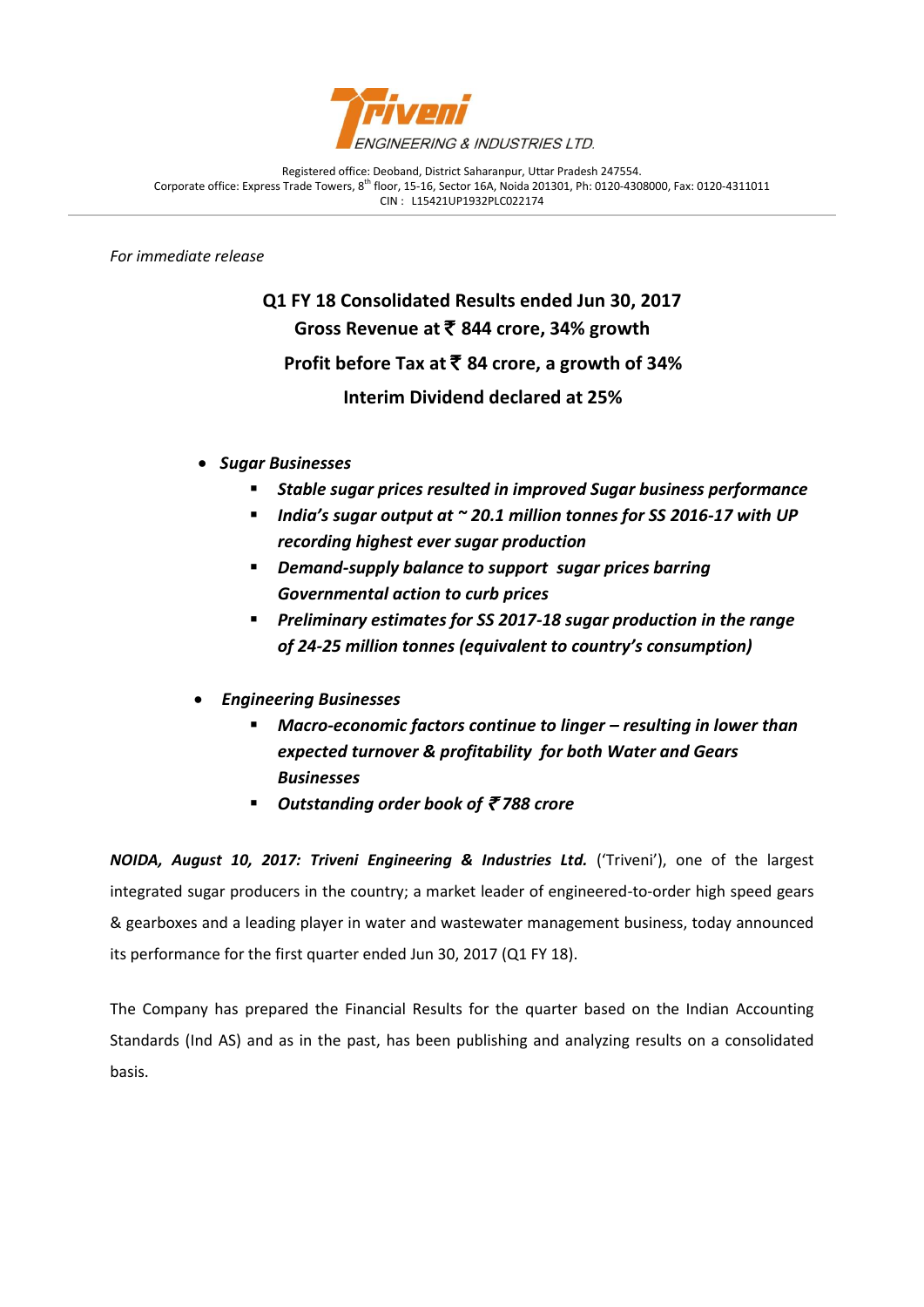## **PERFORMANCE OVERVIEW: Q1 FY 18 (Consolidated)**

|                                                        | In $\bar{\tau}$ crore |          |
|--------------------------------------------------------|-----------------------|----------|
|                                                        | Q1 FY 18              | Q1 FY 17 |
| <b>Gross Revenue</b>                                   | 844.3                 | 630.2    |
| <b>EBITDA</b>                                          | 132.0                 | 109.5    |
| <b>EBITDA Margin</b>                                   | 16%                   | 17%      |
| Share of income from Associates                        | 2.4                   | 5.4      |
| Profit / (Loss) Before Tax                             | 83.8                  | 62.4     |
| Profit / (Loss) After Tax (PAT)                        | 60.5                  | 48.2     |
| Other Comprehensive Income (after tax)                 | 0.1                   | 0.3      |
| <b>Total Comprehensive Income</b>                      | 60.6                  | 48.5     |
| EPS (not annualized) ( $\overline{\xi}/\text{share}$ ) | 2.35                  | 1.87     |

- Significant improvement in the performance during the period under review is mainly attributed to Sugar Business
- Robust sugar realisation prices coupled with low cost of goods sold and increased volume of sugar despatches resulted in better profitability of Sugar Business.
- The performance of Engineering Businesses has been muted.
- The overall debt of the Company as on Jun 30, 2017 is  $\bar{\tau}$  1348 crore, which is 22% lower than on 31.03.2017 and 4% lower than on Jun 30, 2016.
- The term loan as at Jun 30, 2017 is at  $\bar{\tau}$  376 crore (including  $\bar{\tau}$  76 crore loans with concessional interest /interest subvention) while the cash credit utilisation was at  $\bar{\tau}$  972 crore. During the quarter, the Company repaid total debts amounting to  $\bar{z}$  114 crore.

Commenting on the Company's financial performance, Mr. Dhruv M. Sawhney, Chairman and Managing Director, Triveni Engineering & Industries Ltd, said:

*"We are pleased to report strong performance of the Company for Q1 FY 18. This has been made possible due to robust operational performance in the previous season which led to 45% higher production of low cost sugar inventories and remunerative prices being fetched for the sugar. The Company held about 3.35 lakh tonnes of sugar at the end of the quarter and with the expectation of stable sugar prices to prevail, the Company is expected to perform well in the coming quarters.* 

*The key to manage sugar business is to continually raise efficiency/ productivity levels to be able to effectively ride the inherent cyclicality of the industry. The Company's continuous focus on sugarcane development program and the resultant efforts have helped it to achieve good sowing during the quarter. It is expected to improve the quality of cane and increase yields in the coming season.*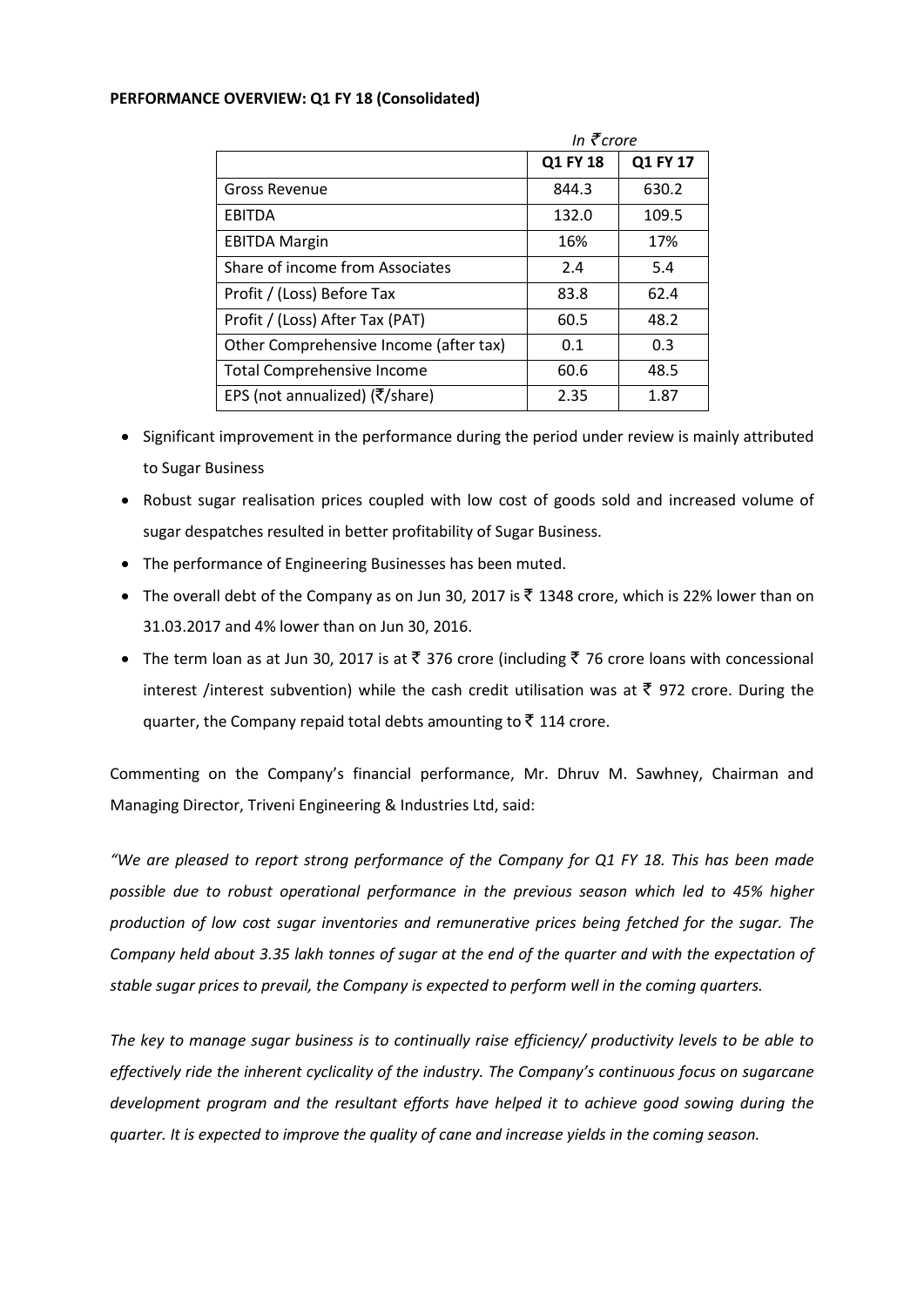*With the estimates of production in the Sugar Season 2017-18 at the level of consumption, the demand supply appears favourable for the sugar prices. There are adequate stocks in the country and it is hoped that any import decisions need to be carefully evaluated as these have the potential of vitiating the delicate balance of demand and supply, which will not be in the best interest of sugar mills and farmers. It is a fortunate situation that the same Government is there at the Centre and in the two major sugar producing states and there is no better time to introduce much needed sugarcane price reforms.* 

*The performance of the Engineering business has remained muted due to the subdued order booking in both the Gears and Water businesses. This is due to sluggish demand and overall subdued economic activities in the domestic market. The decline in sales in Gears business was also due to deferment of deliveries by customers on account of GST implementation. The Gears business has achieved a breakthrough long term order from one of the large OEM for manufacture of gearings, which will be executed over a longer term. The total outstanding order book as on Jun 30, 2017 stood at* ` *788 crore. We expect more traction in the orders for our Water business as activities towards finalisation has gained momentum.* 

## *- ENDS –*

## **Attached: Details to the Announcement and Results Table**

## About Triveni Engineering & Industries Limited

Triveni Engineering & Industries Limited is a focused, growing corporation having core competencies in the areas of sugar and engineering. The Company is one amongst the largest integrated sugar manufacturers in India and the market leader in its engineering businesses comprising high speed gears, gearboxes, and water treatment solutions. Triveni currently has seven sugar mills in operation at Khatauli, Deoband, Sabitgarh, (all in western Uttar Pradesh), Chandanpur, Rani Nangal and Milak Narayanpur (all in central Uttar Pradesh) and Ramkola (eastern Uttar Pradesh). While the Company's Gears manufacturing facility is located at Mysore, the Water & Waste water treatment business is located at Noida. The Company currently operates three grid connected co-generation plants and three incidental co-generation plants located across five sugar units and one of the largest single stream molasses based distillery in India, located at Muzaffarnagar.

The Company produces premium quality multi-grade plantation and refined sugar. All of the Sugar units are FSSC-2000:2010 certified. The sugar is supplied not only to household consumers but also to bulk consumers. The Company has supply chain relationship with leading multinational beverage, food & FMCG companies and pharmaceutical companies. It also has a strong presence in branded sugar market through its brand "Shagun". The distillery has a flexible manufacturing process allowing it to produce Ethanol, Extra Neutral Alcohol (ENA), Rectified Spirit (RS) and Special Denatured Spirit (SDS) all of which are renowned for their high quality. Its cogeneration plants in Deoband and Khatauli (Phase I) are registered as Clean Development Mechanism (CDM) projects with UNFCCC. The Company's Khatauli, Deoband, Sabitgarh, Chandanpur & Milak Narayanpur units are also registered as Renewable Energy Certificate (REC) project under CERC.

The Company delivers robust and reliable Gears solutions which cover a range of applications and industries to meet the ever-changing operating conditions and customers' requirements. The major product portfolio includes steam turbines, gas turbines, and compressor gearboxes under the High Power High Speed segment.